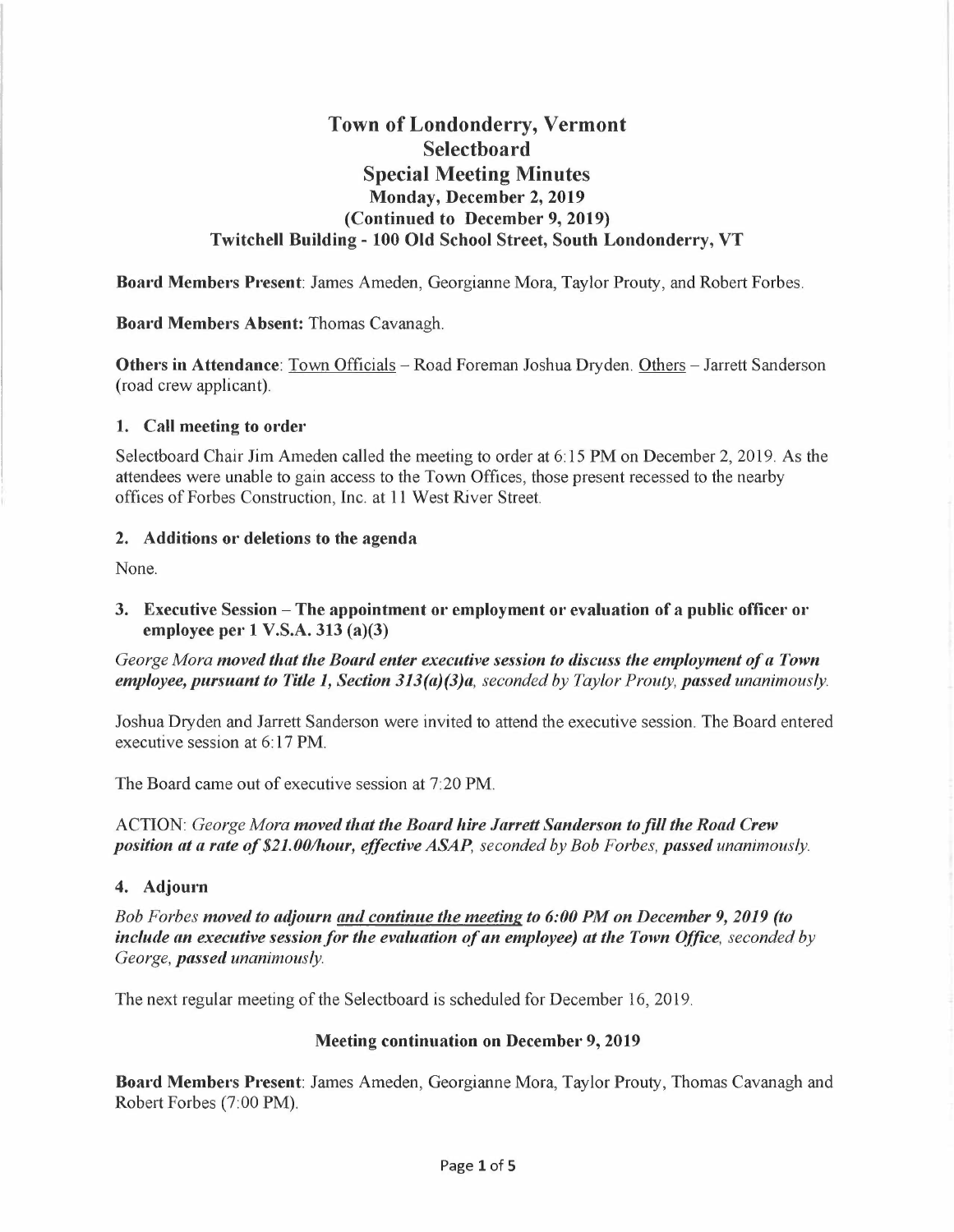### **Board Members Absent:** None

**Others in Attendance:** Town Officials - Town Administrator Shane O'Keefe, Road Foreman Joshua Dryden, Road Crew member Dan Diaz. Others -Rep. Kelly Pajala (7:05 PM).

#### **1. Call meeting to order**

Selectboard Chair Jim Ameden reopened the meeting at 6:00 PM.

### **2. Executive Session - The appointment or employment or evaluation of a public officer or employee per 1 V.S.A. 313 (a)(3)**

*George Mora moved that the Board enter executive session to discuss the evaluation of a Town employee, pursuant to Title 1, Section 313(a)(3)a, seconded by Taylor Prouty, passed unanimously.* 

Joshua Dryden and Dan Diaz were invited to attend the executive session. The Board entered executive session at 6:03 PM.

Dryden and Diaz left the meeting at 6:55 PM. The Board came out of executive session at 7:05 PM.

### **3. Minutes Approval- Meeting of November 18, 2019**

*George Mora moved to approve the minutes of the Selectboard meeting of November 18, 2019, seconded by Taylor Prouty, passed 3-0-1, with Tom Cavanagh abstaining due to his absence from the meeting.* 

#### **4. Selectboard Pay Orders**

Pay orders were reviewed and signed by the Board members.

#### **5. Announcements/Correspondence**

George Mora acknowledged the recent passing of Jake Burton Carpenter, a snowboarding pioneer whose innovations had a significant impact on the entire snow sports industry.

Kelly Pajala noted the recent passing of resident Wendy Roland and mentioned that sending a card to her family would be appropriate.

O'Keefe noted that the Town was unsuccessful in receiving a grant award from the Preservation Trust of Vermont for renovations to the Town Hall, and thanked Sharon Crossman Mimi Lines and Larry Gubb for their enormous effort to pull the application together so quickly. He mentioned that there were 45 applications for funds totaling \$3.5 million, and only 6 grants were awarded for a total of \$625,000.

Correspondence included in the meeting package was as follows:

- Letter from New England Municipal Resource Center (NEMRC) informing the Town about price increases for software and technical assistance, dated 11/19/2019.
- Lowell Lake State Park Master Planning Update from the Vermont Department of Forests, Parks & Recreation, dated 12/9/2019.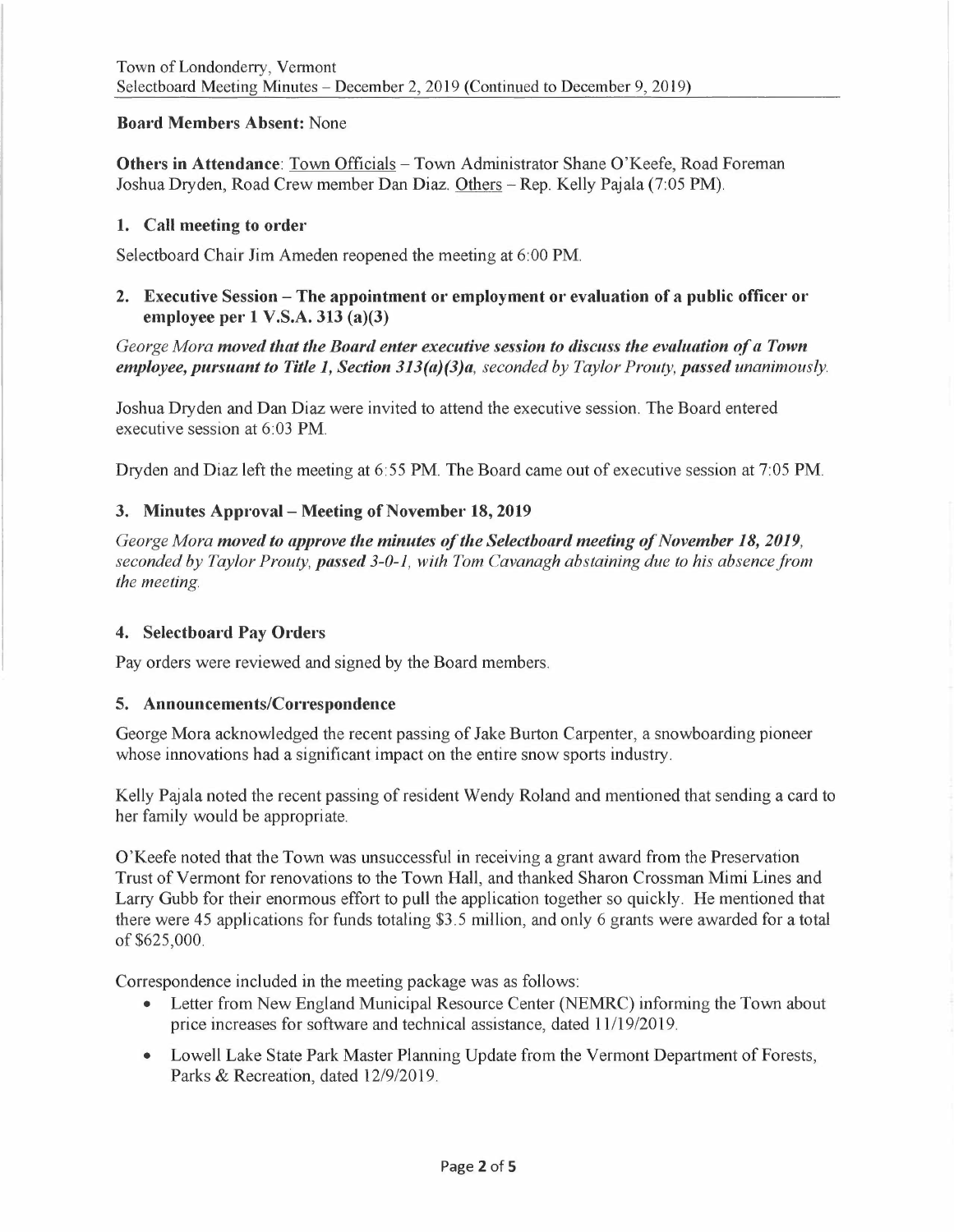There was a brief discussion about the Lowell Lake State Park update issued by the Vermont Department of Forests Parks & Recreation that day. O'Keefe mentioned that it had been forwarded to the Board members earlier in the day.

### **6. Visitors and Concerned Citizens**

### **a. Rep. Kelly Pajala - Discuss resolution regarding cannabis legislation (S.54)**

Rep. Pajala spoke to the Board about pending legislation regarding the regulation and legalization of cannabis, and reviewed with the Board relevant information provided by the Vermont League of Cities and Towns, including a recommended resolution. The issue of cannabis sales taxation at a State and local level was discussed, as was tax-sharing recommendations from the VLCT. Pajala mentioned that it was important to stress to the State that it can't create an entire industry that is not subject to municipal zoning and other regulations.

After a lengthy discussion on the matter it was the consensus of the Board to pass on adopting a resolution for the time being, and potentially discuss the matter again when a more developed bill is proposed.

### 7. **Town Officials Business**

### **a. Selectboard member George Mora - Report on Dam Safety workshop**

George Mora briefed the Board on a recent training she attended on dam safety, but mentioned that the full discussion should wait until Emergency Management Director Kevin Beattie can be in attendance at the next meeting. She mentioned that the training she attended was long and comprehensive, but most of it did not pertain to the dam in Londonderry. She mentioned that the dam is in poor condition, and the Town is unable to secure insurance for it, and proposed changes to dam safety rules may see the dam could go from "low hazard" to "significant hazard". She mentioned that an emergency response plan for a breach is on the Town to develop, but there is no State funding for this.

There was a lengthy discussion on the history of dams and dam maintenance on the West River, including gates and dredging.

#### **8. Transfer Station**

#### **a. Updates**

Tom Cavanagh mentioned that the Town has received one application for the part-time position at the Transfer Station, and that he and Esther Fishman are looking to interview the candidate. He suggested placing an executive session for hiring on the next Board agenda.

### **9. Roads and Bridges**

#### **a. Updates**

Jim Ameden mentioned that this past month the Town used 220 gallons of heating fuel for the Town Office, 180 gallons for the Town Garage, and 100 gallons for the Transfer Station. Equipment used 1,226.9 gallons of fuel. And 627 yards of sand and 293 tons of salt was used.

There was a brief discussion about the Town Hall and providing fuel there, and the need for a dehumidifier and continued need to address mold was considered.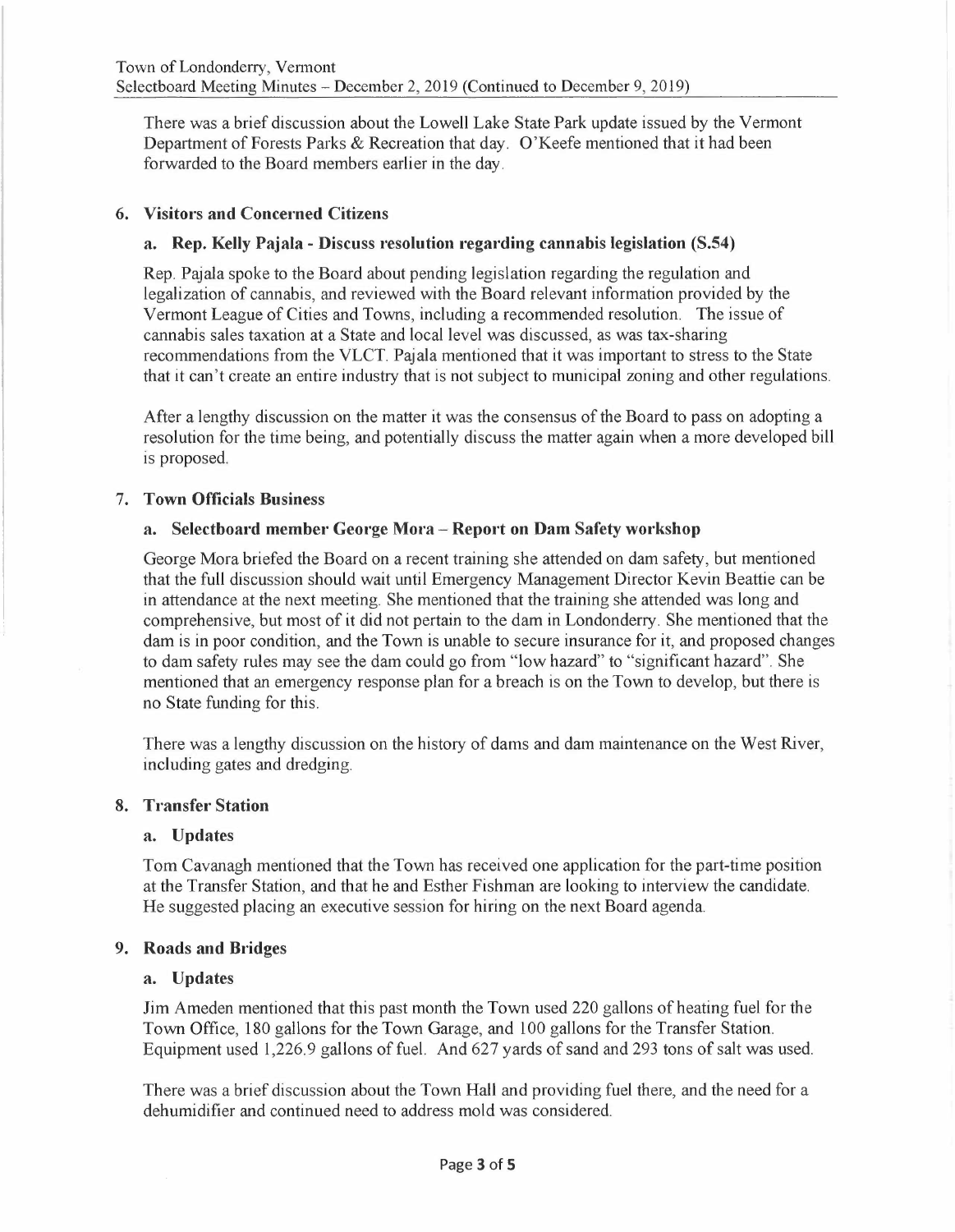The new truck has been delivered but there are a few issues that need to be resolved.

It was mentioned that the review of Road Crew member Dan Diaz had been conducted.

Ameden noted that the new Road Crew member Jarrett Sanderson started work that day.

### **10. Old Business**

### **a. TOPP Phase** II - **Review asbestos remediation estimate**

O'Keefe provided to the Board a quote received from Catamount Environmental, Inc. in the amount of \$8,825 for Town Office remediation services. He mentioned that the work involved flooring tiles and drywall in the basement. He noted concerns about the price and would check with the VT Department of Health asbestos office for a reality check on the proposed work and cost.

O'Keefe will look further into the scope of the necessary work, as well as pricing and timing of the work, and report back to the Board at the next meeting. He will also seek estimates from other contractors.

O'Keefe also noted that we may not have hard numbers for the intended March bond vote for the project and may need to consider another vote date.

#### **b. Septic fields - Discuss closeout testing**

O'Keefe provided to the Board a quote received from the Town's testing firm, Endyne, for the PFAS testing in the amount of \$4,385. He noted that sampling is required by the end of the year with results due the following month. Due to the time of year that sampling is being done there is a premium on labor costs of about \$1,000.

Concern was expressed about why the sampling was requested so late in the year and on such a tight timeframe. O'Keefe noted that it appears that the ANR-DEC is seeking data to approach the Legislature for funding of some sort. Rep. Pajala stated that she'd inquire into this requirement on the part of the ANR-DEC.

There was discussion about postponing the work until the spring to save on cost. O'Keefe will seek an extension to the sampling timeframe to spring 2020, and report back to the Board at the next meeting.

Pajala left the meeting at 9:00 PM.

#### **11. New Business**

**a. Executive Session - The appointment or employment or evaluation of a public officer or employee per 1 V.S.A. 313 (a)(3)** 

*George Mora moved that the Board enter executive session to discuss the evaluation of a Town employee, pursuant to Title 1, Section 313(a)(3)a, seconded by Tom Cavanagh, passed unanimously.* 

O'Keefe was invited to attend the executive session. The Board entered executive session at 9:00 **PM.**